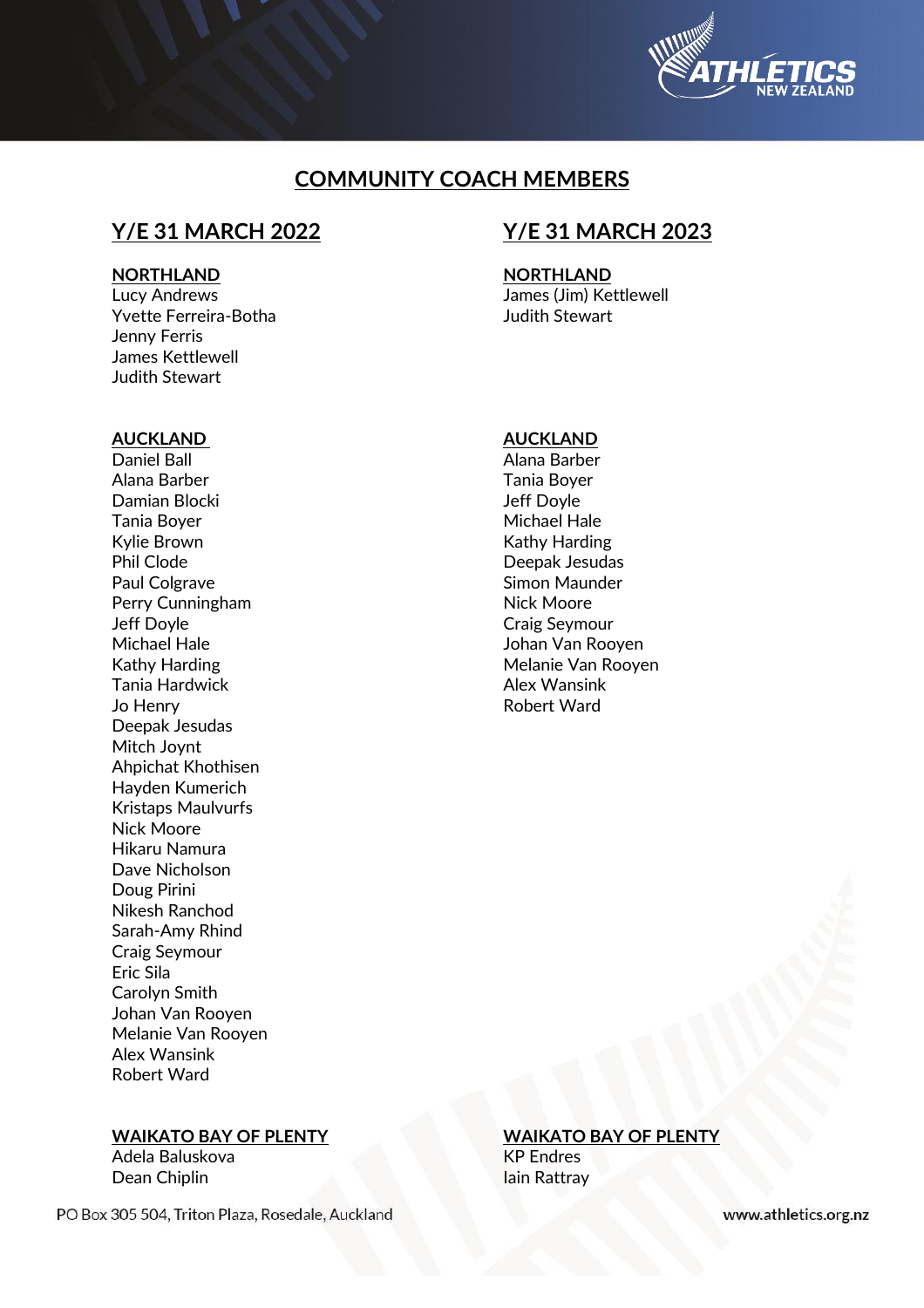

# **WAIKATO BAY OF PLENTY WAIKATO BAY OF PLENTY**

Bailey Cotton **Steve Rees-Jones** Steve Rees-Jones KP Endres **Dianne Rodger** Joelene Elliott Lauren Shelley Steve Rees-Jones Vicki Rees-Jones Mariah Ririnui Dianne Rodger Ange Russek Lauren Shelley Matt Varley Raymond Wakeford Elisabeth Young

Raymond Wakeford

# **TARANAKI TARANAKI**

Karen Brooks Deidre Coogan

# **HAWKES BAY-GISBORNE HAWKES BAY-GISBORNE**

## Hanno Nel **Perry Newburn** Paul Sadler National Communication of the Wayne Taylor William Stephenson Robert Strong Wayne Taylor Tierata Taukaban Anthony Woodhead

# **MANAWATU-WHANGANUI MANAWATU-WHANGANUI**

Laura Bennett **Mark Searle** Brian Day Dora Starzak Gary Johnston **Ros Thonbury** Ros Thonbury Ranglique Laing **Fiona** Woodman Mark Searle Dorota Starzak Bevin Thirkell Ros Thornbury William Twiss Fiona Woodman

Anna Ashton Theresa Bartlett Adam Sigley Robert Taylor

Roger Atkinson Gary Johnston

**WELLINGTON WELLINGTON**

PO Box 305 504, Triton Plaza, Rosedale, Auckland

www.athletics.org.nz